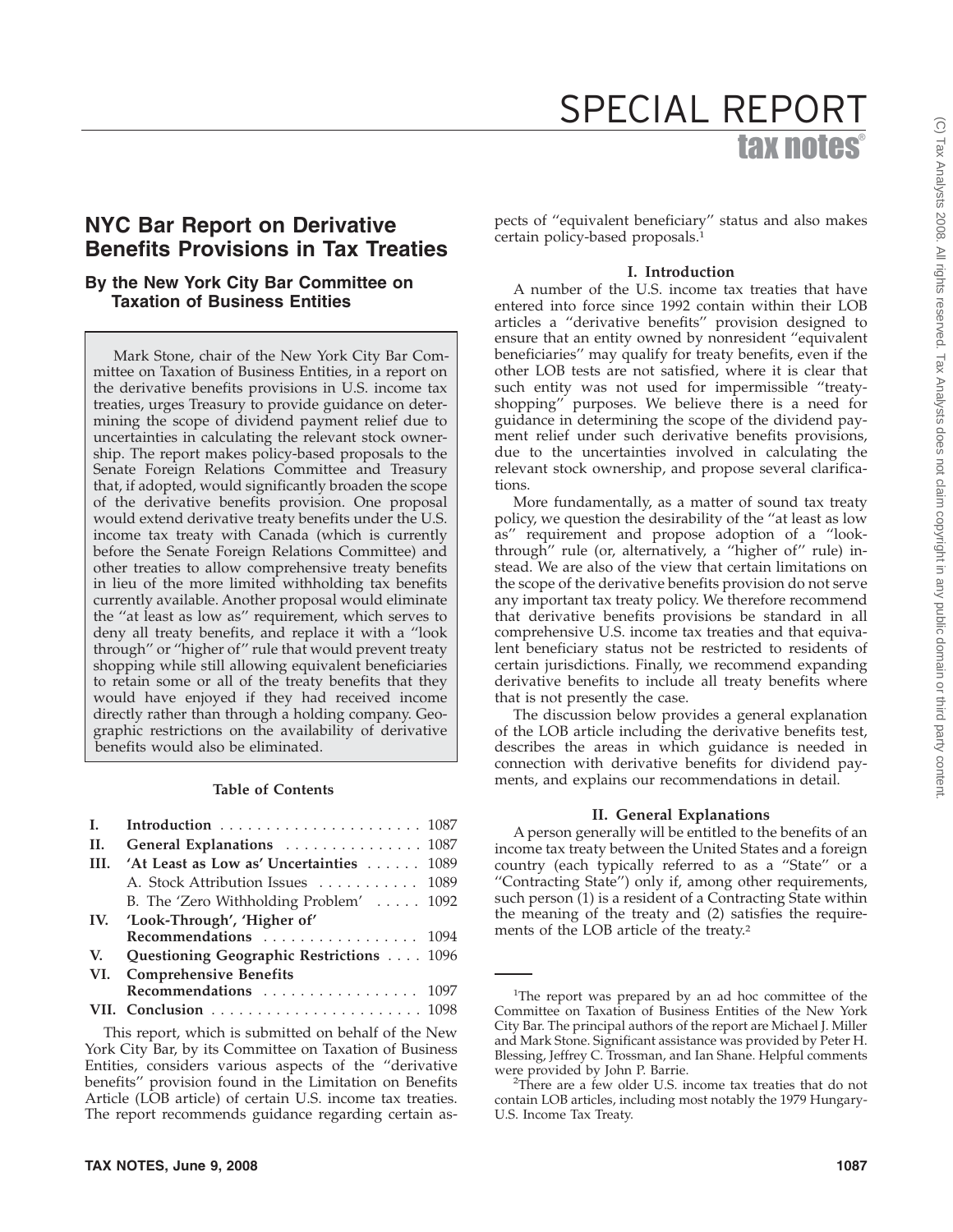The LOB article is premised on the view that a resident of a Contracting State must have some connection to that country beyond mere residence in order to benefit from that country's income tax treaty with the United States. Thus, the LOB article limits the ability of third-country residents to engage in ''treaty shopping'' by establishing legal entities in either the United States or a foreign country to obtain the benefits of a U.S. income tax treaty.

Each LOB article sets forth a number of objective tests. A resident of a Contracting State that satisfies any of those objective tests generally is entitled to the benefits of the applicable income tax treaty, regardless of whether such resident was formed or availed of for a taxavoidance purpose. The common objective tests include (1) a public company test, (2) an ownership and base erosion test, (3) an active trade or business test, and (4) in some cases, a derivative benefits test.

Pursuant to the derivative benefits test, a company that does not satisfy any of the other LOB tests may nevertheless qualify for treaty benefits if, among other requirements, a specified percentage (typically 95 percent) of its shares is owned, directly or indirectly, by seven or fewer ''equivalent beneficiaries'' and a base erosion test is satisfied. An ''equivalent beneficiary'' generally means any person that:

1. In connection with certain European country treaties, is a resident of a member state of the EU, any state of the European Economic Area, a party to North American Free Trade Agreement, or, in some cases, Switzerland (each, a ''Qualifying Country'');

2. Is entitled to the benefits of a comprehensive income tax treaty between such Qualifying Country and the Contracting State from which treaty benefits are claimed and satisfies certain LOB requirements (even if that treaty has no LOB article); and

3. In the case of dividends, interest, royalties, and possibly certain other items, would be entitled, under the treaty between the Qualifying Country and the Contracting State in which the income arises, to a rate of tax with respect to the particular class<sup>3</sup> of income for which benefits are claimed that is ''at least as low as'' the rate provided for under the treaty between the Contracting States.

The treaty language setting forth the ''at least as low as'' requirement is fairly straightforward. For example, the 2001 U.K.-U.S. Income Tax Treaty (the U.K. Treaty) provides that a would-be equivalent beneficiary entitled to the benefits of a comprehensive U.S. income tax treaty will satisfy such requirement only if such person ''with respect to income referred to in Article 10 (Dividends), 11 (Interest) or 12 (Royalties) of this Convention, would be entitled under such convention to a rate of tax with respect to the particular class of income for which benefits are being claimed under this Convention that is *at least as low as* the rate applicable under this Convention[.]''

The Treasury Department's Technical Explanation describes the test as follows:

In order to satisfy the additional requirement necessary to qualify as an ''equivalent beneficiary'' under paragraph 7(d)(i) with respect to dividends, interest, or royalties, the person must be entitled to a rate of withholding tax that is at least as low as the withholding tax rate that would apply under the Convention to such income. Thus, the rates to be compared are: (1) the rate of withholding tax that the source State would have imposed if a qualified resident of the other Contracting State was the beneficial owner of the income; and (2) the rate of withholding tax that the source State would have imposed if the third State resident received the income directly from the source State.

Thus, the ''at least as low as'' requirement is designed to prevent residents of a third state from using an entity that is a resident of one of the Contracting States to obtain a more favorable rate of withholding tax on payments sourced in the other Contracting State than would otherwise be available to them.

The choice was made to accomplish this objective by disallowing treaty benefits for any item of income for which the "at least as low as" requirement is not satisfied. Such disallowance is illustrated in the following example:

X, a U.K. resident corporation, is wholly owned by Y, a publicly traded Italian corporation that qualifies for all benefits of the 1984 Italy-U.S. Income Tax Treaty (the Italian Treaty). X earns interest from U.S. sources that does not qualify for the portfolio interest exemption and wishes to claim an exemption under Article 11(1) of the U.K. Treaty. X will qualify for the benefits of that treaty only if it satisfies the derivative benefits test.

Y is not an equivalent beneficiary because Y would be subject to U.S. withholding tax at a 15 percent rate under the Italian Treaty, $4$  which is not as low as the 0 percent rate available to a qualified resident of the United Kingdom. The result is that X's interest income is subject to U.S. withholding tax at a 30 percent rate. Once Y fails to qualify as an equivalent beneficiary, X cannot satisfy the derivative benefits test, and thus does not qualify for treaty benefits, with respect to its interest income.5

Another possible mechanism for preventing the type of abuse at which the ''at least as low as'' requirement was directed would have been to allow  $X$  to enjoy the same 15 percent withholding rate that would have been available to Y if Y had earned the relevant interest income directly, rather than through X. The approach that has been adopted, however, does not allow for such ''fine tuning.'' Thus, the ''at least as low as'' requirement appears to be binary: Either the test is satisfied and treaty benefits are available, or the test is not satisfied and treaty

<sup>&</sup>lt;sup>3</sup>Some treaties refer to the "item of income" rather than the "particular class of income" for which benefits are claimed.

<sup>4</sup> *See* Article 11(2) of the Italian Treaty. Assume that Article 11(3) of that treaty, which provides a complete exemption in certain limited circumstances, does not apply. <sup>5</sup>

<sup>&</sup>lt;sup>5</sup>This conclusion assumes that the U.S. competent authority has not provided a discretionary grant of treaty benefits.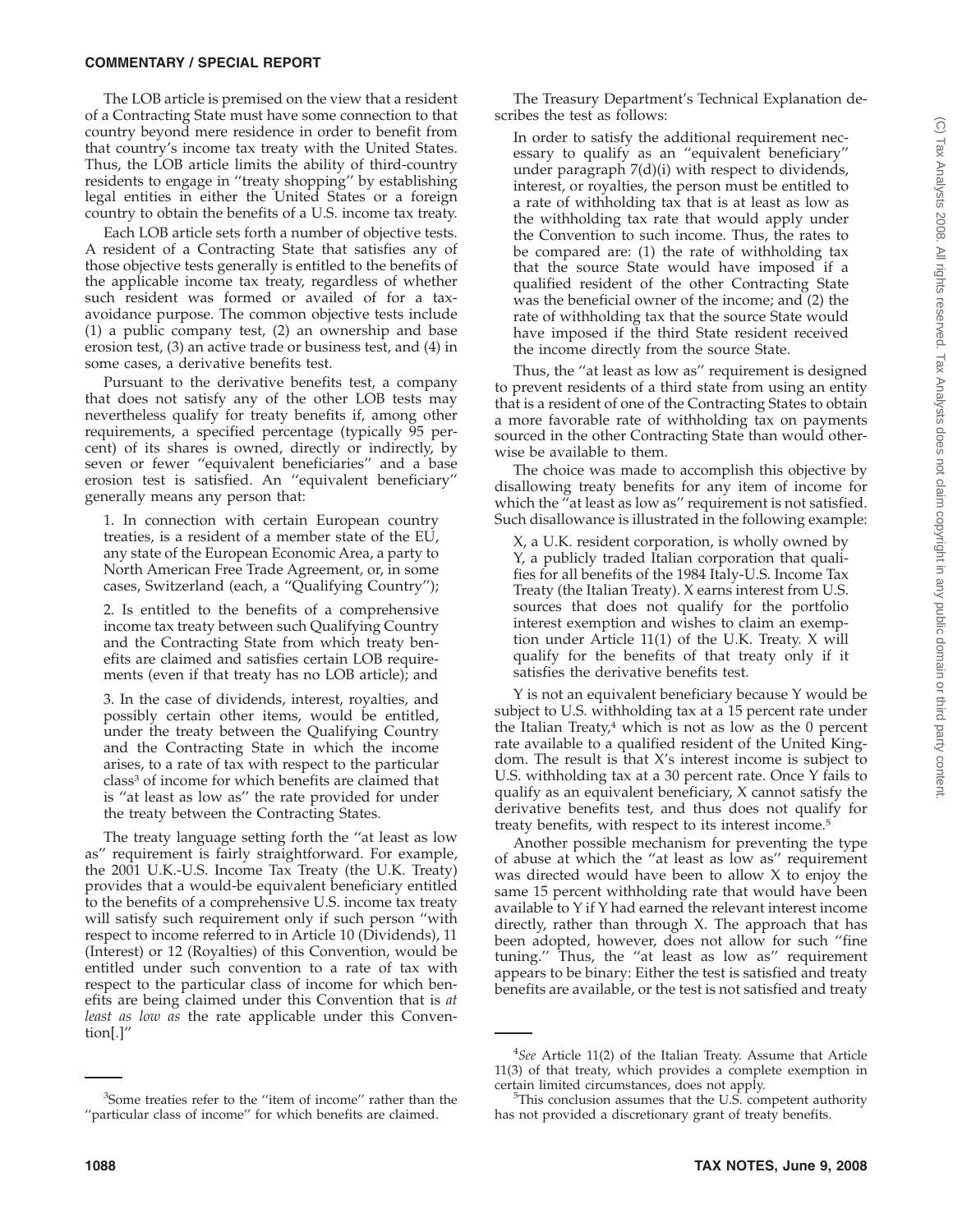benefits are not available. We discuss the propriety of such policy in the subsequent section of this report.

# **III. 'At Least as Low as' Uncertainties**

When derivative benefits are sought for interest or royalties paid by a U.S. person to a foreign holding company claiming treaty benefits, and the holding company has a shareholder that is a third-country resident entitled to the benefits of a U.S. income tax treaty, few questions, if any, arise as to whether such shareholder satisfies the ''at least as low as'' requirement. While the holding company and the shareholder may each be entitled to various tax rates under their respective U.S. income tax treaties on various types of interest or royalty income, once the relevant type of income is identified, one rate should be applicable under each treaty and it should be perfectly clear whether the rate applicable to the shareholder is ''at least as low as'' that applicable to the holding company.

On the other hand, when derivative benefits are sought for dividends paid by a U.S. subsidiary to a holding company claiming treaty benefits, and the holding company has one or more shareholders that are each entitled to the benefits of a U.S. income tax treaty, questions arise as to whether such shareholder or shareholders satisfy the "at least as low as" requirement, because the reduced rate of withholding tax to which any shareholder would be entitled under its U.S. income tax treaty generally depends on how much stock such shareholder should be deemed to own in the U.S. subsidiary paying the dividend, and questions arise as to how such deemed stock ownership should be determined for this purpose. A number of these questions are addressed below.

# **A. Stock Attribution Issues**

**1. Overview.** In many circumstances, the rate of withholding tax on dividends varies depending on whether one or more ownership tests are satisfied. For example, under most U.S. income tax treaties, a 5 percent withholding rate is available for corporate shareholders that own 10 percent or more of the voting stock of the corporation paying the dividend; and the withholding rate is increased to 15 percent if this 10 percent ownership test is not satisfied.6 More recently, a number of U.S. income tax treaties allow for zero withholding on dividends (ZWD) if, among other requirements, the shareholder is a corporation owning 80 percent of the voting stock of the corporation paying the dividend.7

Therefore, the rate of withholding that would be imposed on the hypothetical payment of a dividend to the shareholder of the company that actually receives the dividend depends on how much stock the shareholder should be considered to own in the corporation paying the dividend. Typically, a shareholder of the company claiming treaty benefits will not directly own any stock in the corporation paying the dividend and, therefore, would not literally qualify for either the 5 percent rate or for ZWD. It seems clear, however, that this is not the intended approach.

**2. ZWD attribution rule.** For purposes of applying the "at least as low as" requirement with respect to ZWD, many treaties including ZWD and derivative benefits provisions specifically provide that the shares owned by the corporation claiming treaty benefits may be attributed to the would-be equivalent beneficiary.8 For example, Article 23(7)(d) (flush language) of the U.K. Treaty provides as follows:

For the purposes of applying paragraph 3 of Article 10 (Dividends) in order to determine whether a person, owning shares, directly or indirectly, in the company claiming the benefits of this Convention, is an equivalent beneficiary, such person shall be deemed to hold the same voting power in the company paying the dividend as the company claiming the benefits holds in such company.9

Thus, for example, if a publicly traded Dutch corporation (Deo) entitled to the benefits of the Dutch Treaty owns 100 percent of the stock of a U.K. holding company (UKco), and UKco in turn owns 100 percent of the stock of a U.S. subsidiary (USco), it seems clear that, for purposes of applying the ''at least as low as'' requirement to determine whether Deo should be considered an equivalent beneficiary with respect to a claim of ZWD from USco, Deo would be deemed to own 100 percent of the voting power of USco.

Suppose instead that Deo owns only 92 percent of the stock of UKco and that a second publicly traded Dutch corporation (Dco2) owns the other 8 percent of the stock of UKco. Since derivative benefits will be available only if at least 95 percent of the stock of UK is owned by equivalent beneficiaries, UKco will be entitled to treaty benefits only if Dco2 is also considered an equivalent beneficiary. But for purposes of determining whether

<sup>6</sup> *See* Article 10(2) of the 2006 U.S. Model Income Tax Convention. The 15 percent rate also applies to payments to individuals. <sup>7</sup>

*See, e.g*., Article 10(3) of the U.K. Treaty; Article 10(3) of the 1982 Australia-U.S. Income Tax Treaty, as amended by a protocol signed in 2001; Article 10(3) of the 1992 Mexico-U.S. Income Tax Treaty, as amended by a protocol signed in 2002 (the Mexican Treaty); Article 10(3) of the 1994 Sweden-U.S. Income Tax Treaty, as amended by a protocol signed in 2005 (the Swedish Treaty); Article 10(3) of the 2006 Belgium-U.S. Income **(Footnote continued in next column.)**

Tax Treaty (the Belgian Treaty); Article 10(3) of the Germany-U.S. Treaty, as amended by a protocol signed in 2006 (the German Treaty); Article 10(3) of the 1999 Denmark-U.S. Income Tax Treaty, as amended by a protocol signed in 2006 (the Danish Treaty); Article 10(3) of the 1989 Finland-U.S. Income Tax Treaty, as amended by a protocol signed in 2006 (the Finnish Treaty); Article 10(3) of the 1992 Netherlands-U.S. Income Tax treaty, as amended by a protocol signed in 2004 (the Dutch Treaty). Pursuant to Article 10(3) of the 2003 Japan-U.S. Income Tax Treaty, a more-than-50 percent ownership requirement applies.

*See, e.g*., Article 28(8)(e)(aa) (flush language) of the German Treaty; Article 22(8)(h) (flush language) of the Danish Treaty; Article 16(7)(g) (flush language) of the Finnish Treaty; Article  $26(8)(f)$  (flush language) of the Dutch Treaty.

Such flush language was added by a protocol that was signed concurrently with the U.K. Treaty.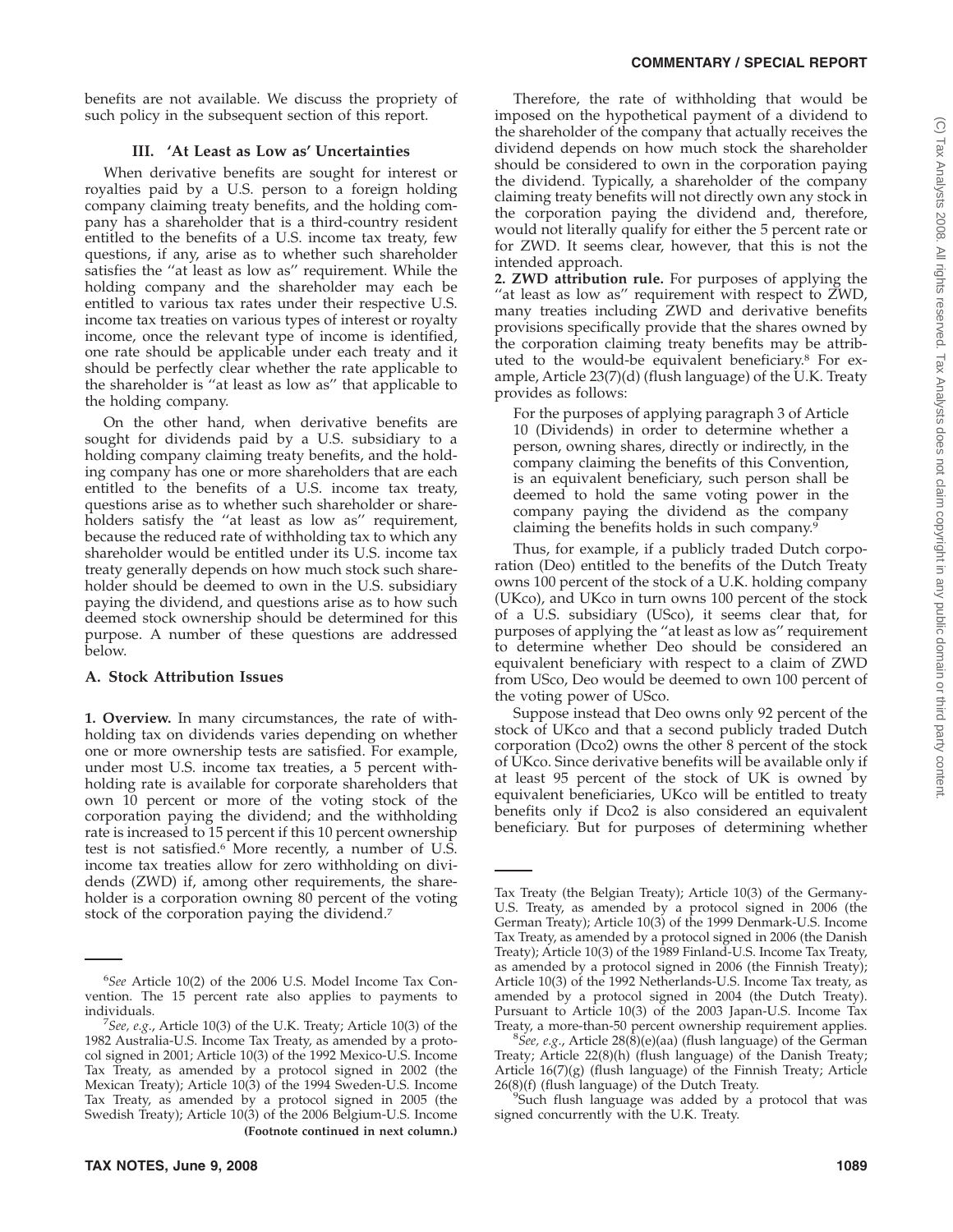Dco2 is an equivalent beneficiary, how much stock of USco should Dco2 be deemed to own?10

The attribution language quoted above provides that Dco2 ''shall be deemed to hold the *same voting power''* in USco that UKco owns for purposes of ZWD.11 Read literally, that language seems to treat Dco2 as if it owned 100 percent of the voting stock of USco, even though it owns only 8 percent of the stock of UKco. This appears inappropriate, and the committee questions whether such an overly generous result was intended. We are of the view that, as a policy matter, proportionate attribution is appropriate in such circumstances.12 In any case, a revenue ruling or other guidance clarifying the operation of the deemed ownership rules would be helpful, particularly with respect to treaties that do not contain an attribution rule.<sup>13</sup>

The Committee is aware that, under our recommended proportionate attribution rule, Deo would lose the benefit of ZWD, otherwise allowable under the present ''full attribution'' language in the UK Treaty, and to which it would have been entitled if it directly held its indirect 92 percent interest in USco, because Dco2 would not be considered an equivalent beneficiary with respect to ZWD. This result could be avoided, however, if the ''look-through'' approach proposed in section IV of this report were adopted.

The impropriety of allowing ''full attribution'' may be more evident in fact patterns where neither equivalent beneficiary would be entitled to ZWD if the holding company seeking derivative treaty benefits were not interposed. Suppose that a Dutch holding company (Deo) owns 100 percent of the stock of a U.S. subsidiary (USco). The stock of Deo is 50 percent-owned by a publicly traded U.K. corporation (UKco) and 50 percentowned by a publicly traded German corporation (Gco). If the Dutch holding company were not interposed, neither UKco nor Gco would qualify for ZWD, because neither would satisfy the 80 percent ownership requirement. The Committee is of the view that UKco and Gco should not be able to obtain the benefit of ZWD, to which they would not otherwise be entitled, by holding their shares of USco through Deo. The derivative benefits provision should not operate to reward treaty shopping in this manner.

**3. Other attribution issues.** Although the ZWD attribution rule clearly is helpful, there are a number of other scenarios where additional guidance is required (or where changes in existing guidance may be desirable).

**a. Directly owned stock.** Suppose, for example, that a publicly traded Italian corporation (Ico) entitled to the benefits of the Italian Treaty owns 100 percent of a U.K. holding company (UKco). Ico owns 67 percent of a U.S. subsidiary (USco) directly, and the other 33 percent is owned through UKco.

In order for UKco to be entitled to derivative treaty benefits, Ico must be an equivalent beneficiary; and for Ico to be an equivalent beneficiary, it must be entitled to a 5 percent withholding rate under the appropriate set of assumed facts. For an Italian corporation to qualify for a 5 percent dividend withholding rate, it must own more than 50 percent of the voting stock of USco.14 For purposes of determining the withholding rate to which Ico would be entitled under the Italian treaty, how much voting stock of USco should Ico be considered to hold? If Ico were considered to hold solely the 33 percent owned by UKco, that would be insufficient.

The ZWD attribution rule set forth above states that, for purposes of determining equivalent beneficiary status (i.e., applying the ''at least as low as'' requirement) with respect to ZWD, the potential equivalent beneficiary shall be deemed to own the ''same'' voting power in the company paying the dividends as is held by the company that actually received the dividend. This rule, which by its terms applies only for ZWD purposes, should be read to treat such ownership (or least proportionate ownership as discussed above) as owned in addition to any shares directly owned, and should not be read to suggest that any voting stock actually owned by the potential equivalent beneficiary must be disregarded. It would be helpful if the IRS issued a revenue ruling or other guidance clarifying that, whatever the scope of the applicable ''attribution'' rules (discussed further below), in no circumstance must any voting stock actually owned by the potential equivalent beneficiary be disregarded.

**b. Holding company not wholly owned.** Suppose that a Luxembourg holding company (Leo) owns 100 percent of the stock of a U.S. subsidiary (USco). A publicly traded U.K. corporation entitled to the benefits of the U.K. Treaty (UKco) owns 92 percent of the stock of Leo, and the remaining 8 percent of the stock of Leo is owned by a publicly traded Dutch corporation entitled to the benefits of the Dutch Treaty (Deo). Leo will be entitled to derivative treaty benefits with respect to dividends received from USco only if UKco and Deo are both equivalent beneficiaries.15

To be an equivalent beneficiary with respect to the 5 percent withholding rate, Deo must be deemed to own 10 percent of the voting stock of USco. Whether this ownership requirement is satisfied depends on whether Deo should be considered to own all of the USco voting stock owned by Leo or whether Deo should only be considered to own an amount of USco stock that is proportionate to

<sup>10</sup>*See also* Section III.A.3 of this report addressing similar

attribution issues outside the ZWD context.<br><sup>11</sup>*See* Article 23(7)(d) (flush language) of the U.K. Treaty (emphasis added).

<sup>&</sup>lt;sup>2</sup>It may, however, be appropriate to permit "full attribution" to an equivalent beneficiary that owns a 95 percent-or-greater interest in the holding company. For example, if Deo owned 95 percent of the stock of UKco, and UKco owned 80 percent of the stock of USco, deeming Deo to own 80 percent of the stock of USco in order to treat Deo as an equivalent beneficiary would not necessarily be unreasonable. <sup>13</sup>*See* Article 21(8)(g) of the Belgian Treaty.

<sup>&</sup>lt;sup>14</sup>*See* Article 10(2)(a) of the Italian Treaty.<br><sup>15</sup>In order for Leo to qualify for derivative benefits, at least 95 percent of the stock of Leo must be owned by equivalent beneficiaries. *See* Article 24(4) of the 1996 Luxembourg-U.S. Income Tax Treaty (the Luxembourg Treaty).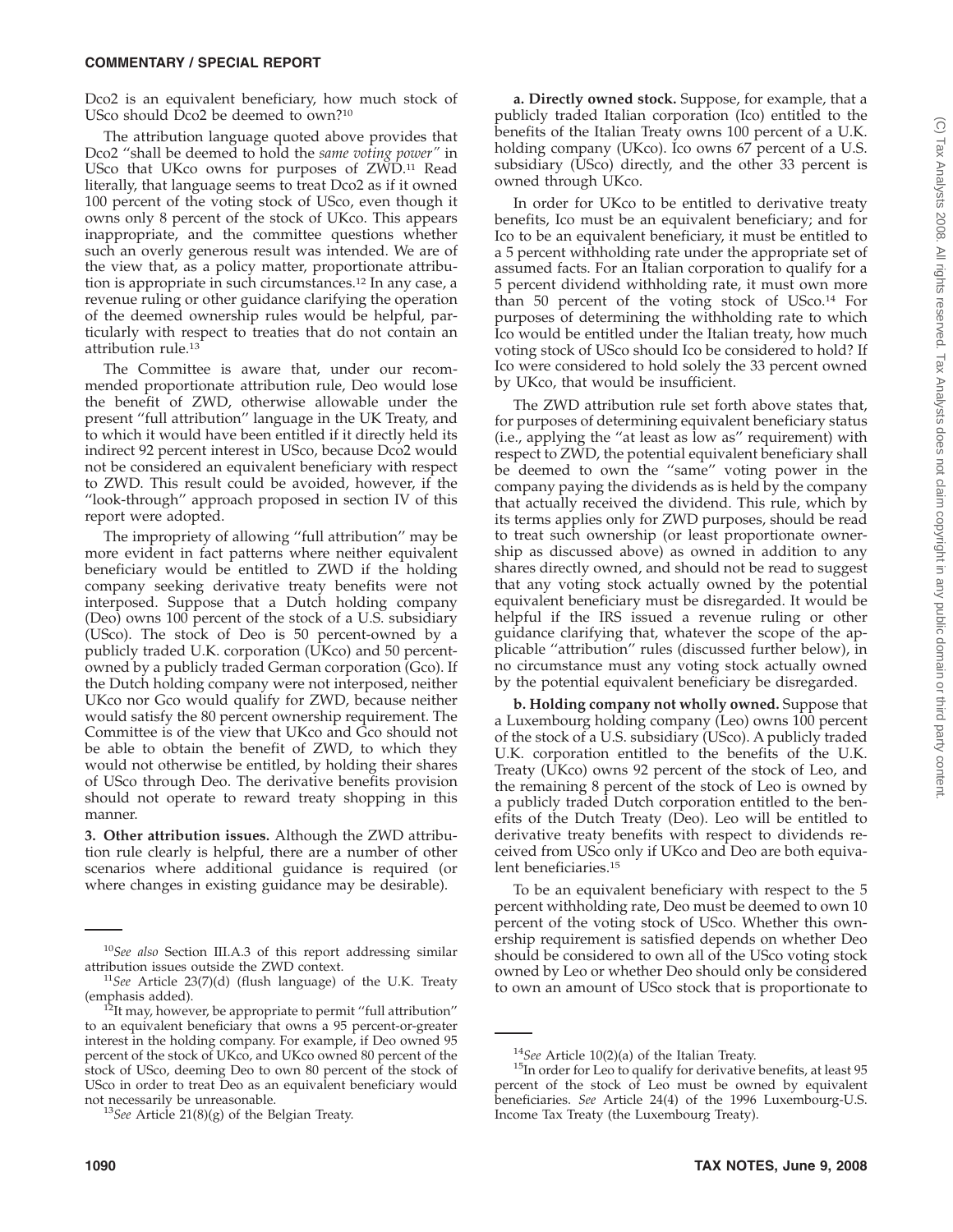Deo's ownership interest in Leo. We are of the view that proportionate attribution is appropriate as a policy matter.16

As stated above, the ''at least as low as'' requirement is designed to prevent residents of one Contracting State from using an entity that is a resident of a third country to obtain more favorable treaty benefits (e.g., a lower rate of withholding tax) than would otherwise be available to them. Keeping this policy in mind, it seems that the appropriate question to ask is ''How much voting stock would Deo have in USco if Leo were not interposed?'' Presumably, the answer is 8 percent, and it therefore appears that this is the amount of voting stock in USco that Deo should be considered to hold. Since this is less than 10 percent, it seems that Deo should not be considered an equivalent beneficiary with respect to the 5 percent withholding rate on dividends. Therefore, it appears that Leo should not qualify for a 5 percent withholding rate on dividends from USco under the derivative benefits provision of the Luxembourg Treaty. Guidance on this point would be helpful.<sup>17</sup>

The Committee is aware that, under our recommended proportionate attribution rule, UKco would lose the benefit of the 5 percent withholding rate to which it would have been entitled if it directly held its indirect 92 percent interest in USco, because Deo would not be considered an equivalent beneficiary with respect to the 5 percent rate. This result could be avoided, however, if the ''look-through'' approach proposed in Section IV of this report were adopted.

**c. Potential equivalent beneficiary is an individual.** Suppose that a Luxembourg holding company (Leo) owns 100 percent of the stock of a U.S. subsidiary (USco). A publicly traded U.K. corporation entitled to the benefits of the U.K. Treaty (UKco) owns 50 percent of the stock of Leo, and the remaining 50 percent of the stock of Leo is owned by an individual U.K. resident (UKR). Leo will be entitled to a 5 percent withholding rate on dividends received from USco only if UKco and UKR are both equivalent beneficiaries with respect to the 5 percent rate.18

Inasmuch as UKR would be subject to a 15 percent withholding rate on dividends received from USco, the possibility of UKR satisfying the ''at least as low as'' requirement may at first seem doubtful. The Exchange of Notes and Technical Explanation to the Luxembourg Treaty, however, suggest a different approach.

The Exchange of Notes provides as follows:

For purposes of determining under subparagraph 4(c) if a comprehensive income tax Convention

 $18$ In order for Leo to qualify for derivative benefits, at least 95 percent of the stock of Leo must be owned by equivalent beneficiaries.

between one of the Contracting States and a third State provides with respect to dividends a rate of tax that is equal to or less than the rate of tax provided under the Convention, it is understood that the following two tax rates must be compared:

a) the rate of tax to which each of the persons described in subparagraph 4(a) would be entitled if they directly held their proportionate share of the shares that gave rise to the dividends; and

b) the rate of tax to which the same persons, if they would be residents of the Contracting State of which the recipient is a resident, would be entitled if they directly held their proportionate share of the shares that gave rise to the dividends.

The Technical Explanation restates the rate comparison rule set forth in the Exchange of Notes and provides an example that the reader should find familiar:

[A]ssume that a U.S. company pays a dividend to LuxCo, a company resident in Luxembourg. LuxCo has two equal shareholders, a corporation resident in the United Kingdom and an individual resident in the United Kingdom. Both are residents of a member State of the European Union within the meaning of subparagraph 4(d)(i). Each person's proportionate share of the dividend payment is 50 percent of the dividend. If the UK corporation had received this portion of the dividend directly, it would be subject to a withholding tax of 5 percent under the income tax treaty between the United States and the United Kingdom. If the individual had received his portion of the dividend directly, it would be subject to a withholding tax of 15 percent under the U.S.-U.K. treaty. These rates are the same rates that would apply if they were residents of Luxembourg. Therefore, the test under subparagraph 4(c) is satisfied with respect to this dividend payment.

According to the example, the Luxembourg holding company should qualify for a 5 percent withholding rate because the withholding rate for *individuals* is the same under both the Luxembourg and U.K. treaties. This approach would avoid the undesirable result of causing the Luxembourg holding company to lose treaty benefits, but, as illustrated in the example below, the comparison of individual withholding rates prescribed therein seems inappropriate. If the U.K. individual shareholder is to be considered an equivalent beneficiary, it should be because he is no better off owning shares of the U.S. subsidiary through a Luxembourg company than through a U.K. company (the logical jurisdiction in which a U.K. individual shareholder might be expected to form a holding company). If the Luxembourg holding company had instead been a U.K. holding company, it would have been entitled to a withholding rate at least as low as 5 percent; and this is the reason that the ''at least as low as'' requirement should be considered satisfied.

This point may be illustrated by supposing instead that an individual resident of France (FR) owns 100 percent of the stock of a Dutch holding company (Deo),

<sup>16</sup>*See also* Section III.A.2. addressing similar attribution issues

in the context of ZWD.<br><sup>17</sup>A separate issue is whether Leo may nevertheless qualify for a 15 percent withholding rate because UKco and Deo are both entitled to withholding rates that are at least as low as 15 percent. The availability of a 15 percent withholding rate in this type of scenario is addressed in Section III.B. of this report.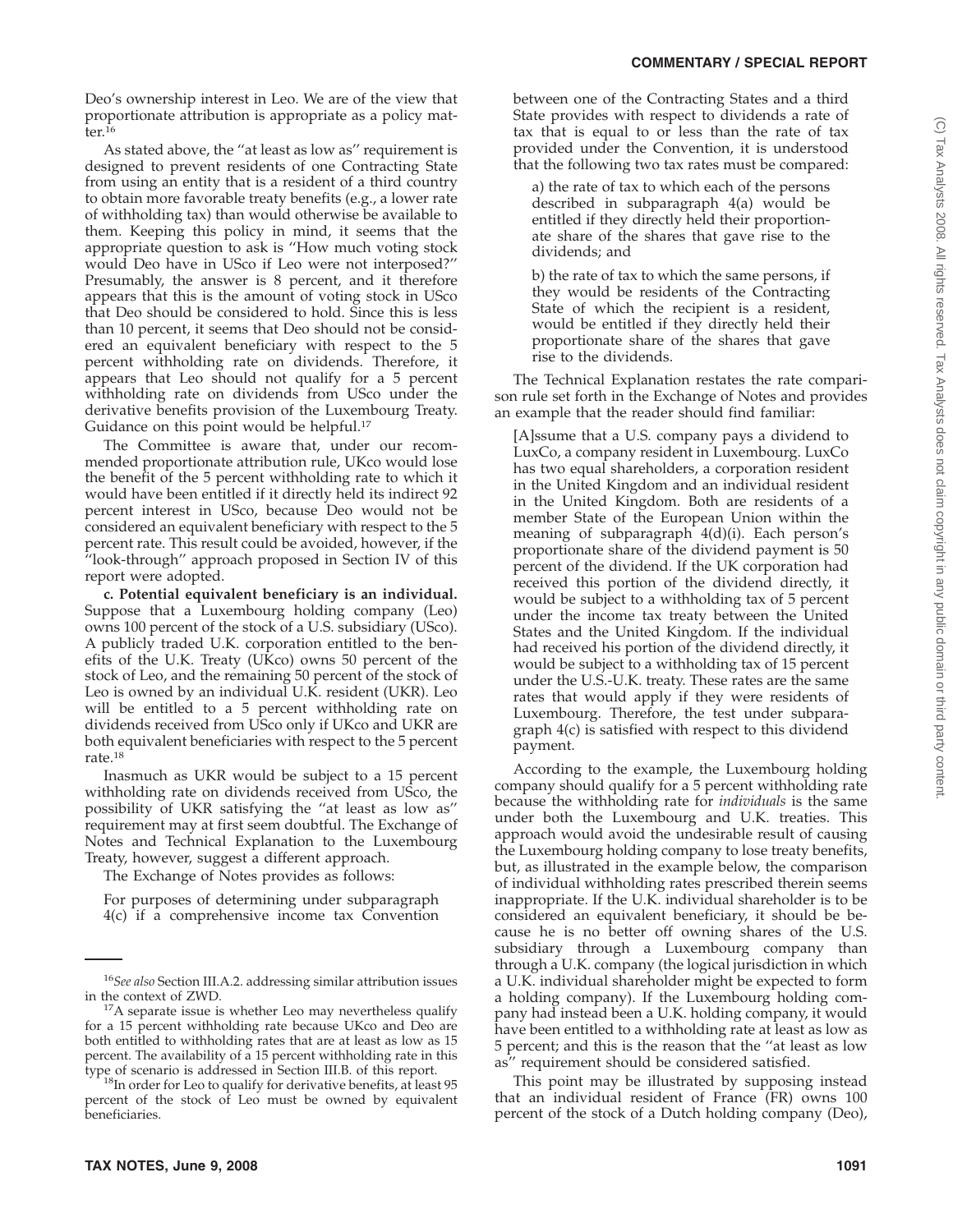which in turn owns 100 percent of the stock of a U.S. subsidiary (USco). Under the ZWD provision of the Dutch Treaty, Deo qualifies for ZWD, provided, of course, that it qualifies for derivative treaty benefits. If the rate comparison test of the Luxembourg Exchange of Notes and Technical Explanation were applied here, Deo would qualify for ZWD, because the withholding rate on dividends paid to individuals is 15 percent under both the Dutch Treaty and the 1994 France-U.S. Income Tax Treaty (French Treaty). Inasmuch as the French Treaty does not have a ZWD provision, this would permit FR to reduce the U.S. withholding tax by choosing to form a Dutch holding company instead of, for example, a French holding company.

The Committee respectfully suggests that this result is inappropriate and that the rate comparison test should be based on the relevant corporate rates, not individual rates.

# **B. The 'Zero Withholding Problem'**

Consider the following example from the Technical Explanation to the U.K. Treaty:

USCo is a wholly owned subsidiary of UKCo, a company resident in the United Kingdom. UKCo is wholly owned by FCo, a corporation resident in France. Assuming UKCo satisfies the requirements of paragraph 3(a) of Article 10 (Dividends), UKCo would be eligible for a zero rate of withholding tax. The dividend withholding rate in the treaty between the United States and France is 5 percent. Thus, if FCo received the dividend directly from USCo, FCo would have been subject to a 5 percent rate of withholding tax on the dividend. Because FCo would not be entitled to a rate of withholding tax that is at least as low as the rate that would apply under the Convention to such income (i.e., zero), FCo is not an equivalent beneficiary within the meaning of paragraph 7(d)(i) of Article 23 with respect to zero rate of withholding tax on dividends.

As would be expected, the example makes it clear that UKCo cannot qualify for ZWD under the derivative benefits provision of the LOB article, because the would-be equivalent beneficiary, FCo, would have been subject to withholding at a 5 percent rate, which clearly is not as low as 0 percent.

However, the example concludes that the French company ''is not an equivalent beneficiary... *with respect to zero rate of withholding tax on dividends.''*<sup>19</sup> The implication, it seems, is that FCo may be treated as an equivalent beneficiary as to some other rate of withholding on dividends.

At first blush, it is not obvious how such a favorable result might be justified. As indicated above, the ''at least as low as'' requirement appears to be binary: Either the test is satisfied and treaty benefits are available, or the test is not satisfied and treaty benefits are not available. Since the UKCo in the example above would be entitled

to ZWD, and FCo would not, it is not immediately apparent how any treaty benefits would be available.

The Technical Explanation to the U.K. Treaty, however, contains the following additional example that suggests a more favorable outcome:

A U.K. resident company, Y, owns all of the shares in a U.S. resident company, Z. Y is wholly owned by X, a German resident company that would not qualify for all of the benefits of the U.S.-Germany income tax treaty but may qualify for benefits with respect to certain items of income under the ''active trade or business'' test of the U.S.-Germany treaty. X, in turn, is wholly owned by W, a French resident company that is substantially and regularly traded on the Paris Stock Exchange. Z pays a dividend to Y. Y qualifies for benefits under paragraph 3 of Article 23, assuming that the requirements of subparagraph 3(b) of Article 23 are met. Y is directly owned by X, which is not an equivalent beneficiary within the meaning of subparagraph 7(d)(i) of Article 23 (X does not qualify for all of the benefits of the U.S.-Germany tax treaty). However, Y is also indirectly owned by W and W may be an equivalent beneficiary. Y would not be entitled to the zero rate of withholding tax on dividends available under the Convention because W is not an equivalent beneficiary with respect to the zero rate of withholding tax since W is not eligible for such rate under the U.S.-France income tax treaty. *W qualifies as an equivalent beneficiary with respect to the 5 percent maximum rate of withholding tax* because (a) it is a French resident company whose shares are substantially and regularly traded on a recognized stock exchange, within the meaning of the Limitation on Benefits Article of the U.S.-France income tax treaty and (b) the dividend withholding rate in the treaty between the United States and France is 5 percent. *Accordingly, U.S. withholding tax on the dividend from Z to Y will be imposed at a rate of 5 percent in accordance with subparagraph 2 (a) of Article 10.*<sup>20</sup>

The example concludes that W, the French company, qualifies as an equivalent beneficiary with respect to the 5 percent rate of withholding tax, even though it is not entitled to the zero withholding rate to which Y, the U.K. company, would have been entitled if it qualified for treaty benefits.21 The example does not attempt to explain how the ''at least as low as'' requirement was determined to be satisfied.

<sup>&</sup>lt;sup>19</sup>Emphasis added.

 $20$ Emphases added.<br><sup>21</sup>Although the example could have been written more clearly, it is obvious that  $\bar{Y}$  satisfies the requirements for ZWD. The example states that ''Y would not be entitled to the zero rate of withholding tax on dividends available under the Convention *because W is not an equivalent beneficiary with respect to the zero rate of withholding tax* since W is not eligible for such rate under the U.S.-France income tax treaty.'' (Emphasis added.) Thus, the example makes it clear that ZWD is unavailable solely due to the lack of a suitable equivalent beneficiary.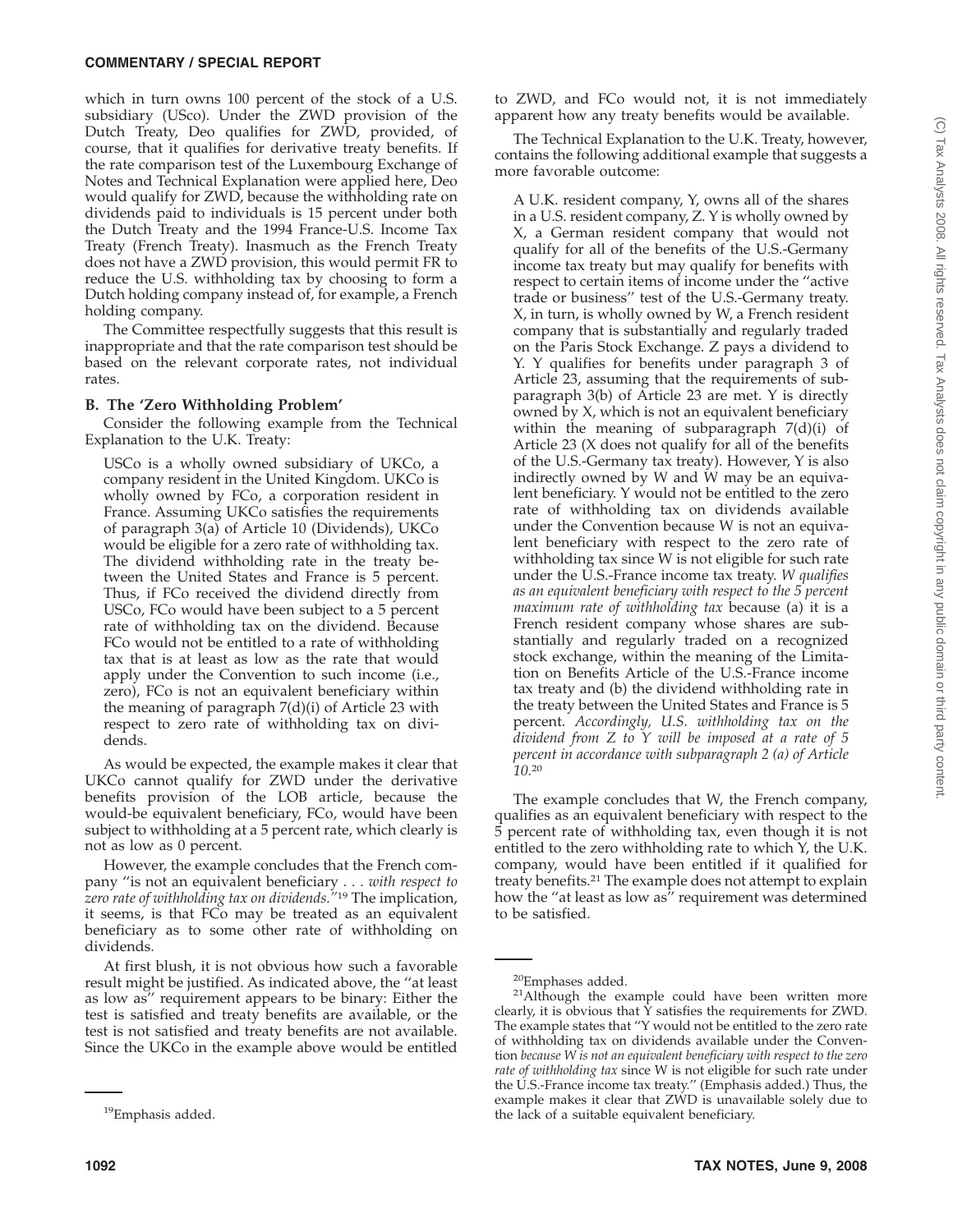A similar example appears in the Memorandum of Understanding (the Dutch MOU) agreed to by the United States and the Netherlands in connection with the 2004 protocol to the Dutch Treaty:

A Netherlands resident company, Y, owns all of the shares in a U.S. resident company, Z. Y is wholly owned by X, a U.K. resident company that would not qualify for all of the benefits of the U.S.-U.K. income tax treaty but may qualify for benefits with respect to certain items of income under the ''active trade or business'' test of the U.S.-U.K. treaty. X, in turn, is wholly owned by W, a French residentcompany that is substantially and regularly traded on the Paris Stock Exchange. Z pays a dividend to Y. For purposes of this example, assume that Y does not qualify for benefits under paragraph 2 of Article 26 (Limitation on Benefits). Y does qualify for benefits under paragraph 3 of Article 26, however, assuming that the requirements of subparagraph 3 b) of Article 26 are met. Y is directly owned by X, which is not an equivalent beneficiary within the meaning of subparagraph 8 f) of Article 26 (X does not qualify for all of the benefits of the U.S.-U.K. tax treaty). However, *Y is also indirectly owned by W, which is an equivalent beneficiary for purposes of the benefits provided by paragraph 2 a) of Article 10* within the meaning of subparagraph 8 f) of Article 26 (because W is a French resident company whose shares are substantially and regularly traded on a recognized stock exchange, within the meaning of the Limitation on Benefits Article of the U.S.-France income tax treaty). *Accordingly, U.S. withholding tax on the dividend from Z to Y will be imposed at a rate of 5% in accordance with subparagraph 2 a) of Article 10.*<sup>22</sup>

Much like the second above-described example from the Technical Explanation to the U.K. Treaty, this example from the Dutch MOU concludes that W is an equivalent beneficiary with respect to the 5 percent withholding rate.23

The example in the Dutch MOU does not expressly state that Y satisfies the requirements for ZWD, but this would appear to be implied. In any case, nothing in the example states that its conclusion is dependent on Y's failure to qualify for ZWD. Although a bit more clarity would have been nice, the Dutch MOU plainly stands for the proposition that a corporation may be entitled to

withholding on dividends at a 5 percent rate under the derivative benefits provision of the Dutch Treaty if the equivalent beneficiary qualifies for such rate, regardless of whether the corporation claiming such treaty benefits would (if it were a qualified resident) qualify for ZWD.

Although the Treasury Department's position, as set forth in the U.K. Technical Explanation and the Dutch MOU, appears quite generous, it is possible to reconcile such position with the language of the ''at least as low as'' requirement.

As indicated above, the U.K. Treaty, for example, provides that the ''at least as low as'' requirement is satisfied if the potential equivalent beneficiary that is entitled to the benefits of a comprehensive U.S. income tax treaty ''with respect to income referred to in Article 10 (Dividends), 11 (Interest) or 12 (Royalties) of this Convention, would be entitled under such convention to a rate of tax with respect to the particular class of income for which benefits are being claimed under this Convention that is at least as low as the rate applicable under this Convention[.]''24

Thus, the rate that must be compared with the rate available to the would-be equivalent beneficiary is the rate ''applicable'' to the relevant class of income under the U.K. Treaty. Arguably, the rate that is ''applicable'' under the U.K. Treaty is the rate of tax available under whatever article, paragraph, subparagraph, or other provision of such treaty that the taxpayer chooses to invoke. Under this approach, 5 percent would be the ''applicable'' rate for purposes of applying the ''at least as low as'' requirement, if the taxpayer claims (or is deemed to claim) a 5 percent withholding rate under Article 10(2)(a), rather than a 0 percent rate under Article 10(3).<sup>25</sup>

This approach can also be reconciled with the portion of the U.K. Technical Explanation providing that ''the rates to be compared are: (1) the rate of withholding tax that the source State would have imposed if a qualified resident of the other Contracting State was the beneficial owner of the income; and (2) the rate of withholding tax that the source State would have imposed if the third State resident received the income directly from the source State.'' Arguably, the hypothetical qualified resident referred to in clause (1) above should be assumed not to claim a lower rate of withholding tax than that actually claimed by the taxpayer. That assumption does not exactly jump out from the language of the Technical Explanation, but it seems a plausible explanation for the Treasury Department's conclusion that the ''at least as low as'' requirement is satisfied.

Dutch companies that wish to claim a reduced rate of U.S. withholding tax under the Dutch Treaty in circumstances comparable to those of the example in the Dutch MOU should be able to rely on that example, which represents a part of the agreement between the United States and the Netherlands. The Technical Explanation to the U.K. Treaty is not part of the agreement between the United States and the United Kingdom, but the second

<sup>&</sup>lt;sup>22</sup>Emphases added.<br><sup>23</sup>The Technical Explanation to the 2004 protocol to the Dutch Treaty also includes an example similar to the first abovedescribed example from the Technical Explanation to the U.K. Treaty. In this example, a U.S. corporation is wholly owned by a Dutch corporation that would satisfy all of the requirements for ZWD under the Dutch Treaty. The Dutch corporation is in turn owned by an Italian corporation that would only be entitled to a 5 percent withholding rate under the Italian Treaty. The example concludes that the Italian corporation ''is not an equivalent beneficiary . . . with respect to the elimination of withholding tax on dividends.'' The apparent implication of such language is that the Italian corporation might be an equivalent beneficiary with respect to some other withholding rate, but this is not expressly stated.

<sup>&</sup>lt;sup>24</sup>*See* Article 23(7)(d)(i)(B) of the U.K. Treaty. <sup>25</sup>Substantially the same argument may be made with respect to the Dutch MOU.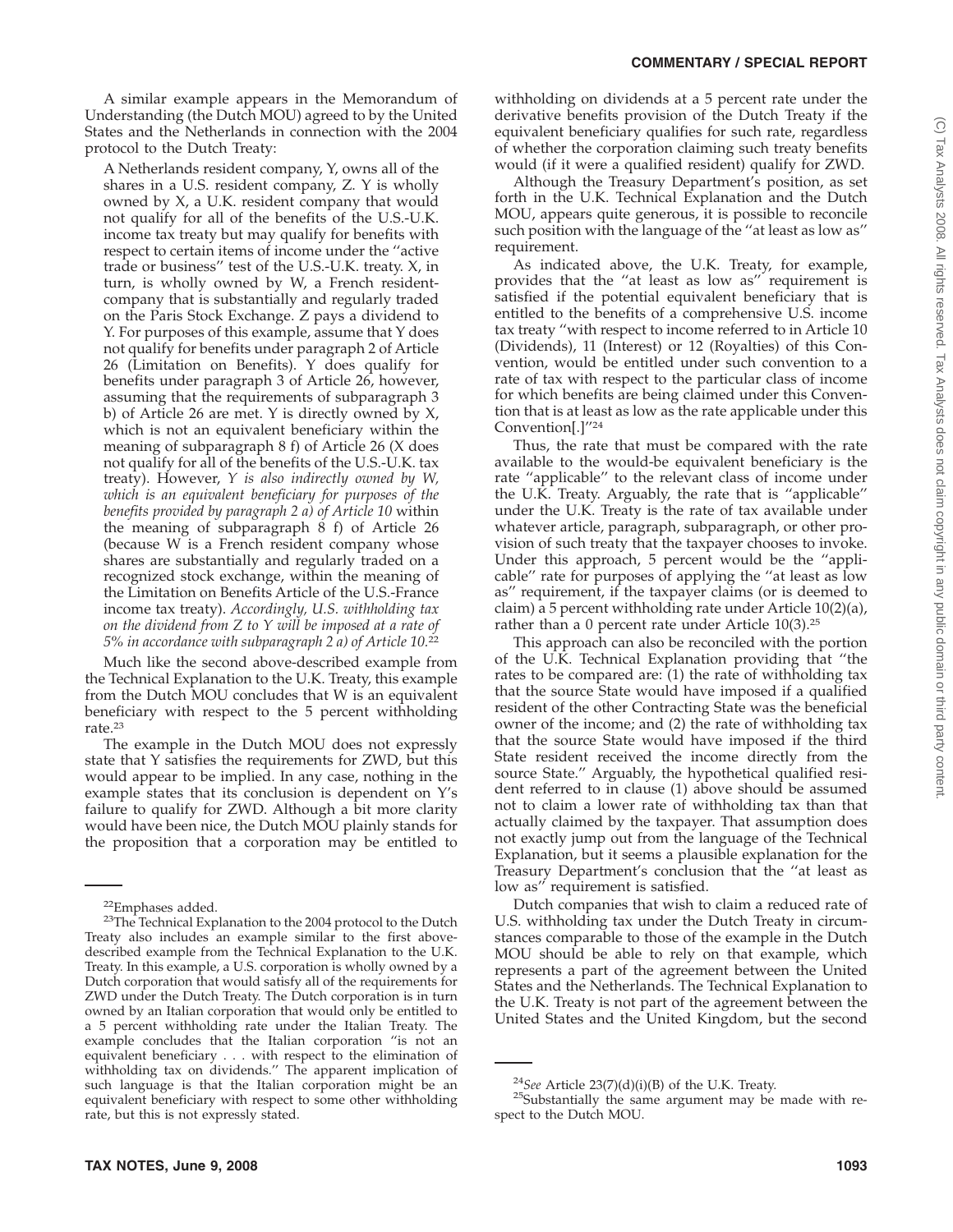above-cited example from such Technical Explanation should nevertheless provide some comfort to U.K. holding companies in comparable circumstances.

In the case of companies that do not even have favorable language in the relevant Technical Explanation to rely on, the anxiety level may be considerable. For example, the Technical Explanation to the 2005 protocol to the Swedish Treaty includes an example comparable to the first above-quoted example from the Technical Explanation to the U.K. Treaty, indicating that the parent corporation is not an equivalent beneficiary with respect to ZWD, but neither that example nor any other states that a 5 percent withholding rate may be available.<sup>26</sup>

There are also variations on the dividend rate for derivative benefits purposes that are even further removed from the comfort described above. Suppose that a Dutch company (Deo) owns 100 percent of the stock of a U.S. subsidiary (USco). Deo is wholly owned by a publicly traded Spanish company (Sco) entitled to the benefits of the 1990 Spain-U.S. Income Tax Treaty (the Spanish Treaty).

In order for Deo to be entitled to ZWD or the 5 percent rate for dividends received from USco, Sco would need to so qualify under the Spanish Treaty. Since the Spanish Treaty does not have a ZWD provision, Sco clearly cannot be considered an equivalent beneficiary with respect to ZWD.27 Sco similarly cannot be considered an equivalent beneficiary with respect to the 5 percent withholding rate, because the lowest withholding rate available for dividends under the Spanish Treaty is 10 percent.

It appears, however, that Deo should be permitted to claim a 15 percent rate under the derivative benefits provision of the Dutch Treaty, because Sco would be entitled to a withholding rate that is at least as low as such 15 percent rate (i.e., 10 percent). Nevertheless, clarification that such treaty benefits are allowed would be helpful.

In order to address the uncertainties described above, it would be helpful if the IRS issued a revenue ruling or other guidance confirming that, for purposes of applying the ''at least as low as'' requirement in the dividend setting, the relevant withholding rate that must be matched by the potential equivalent beneficiary is the withholding rate available under whatever article, paragraph, subparagraph, or other provision of the treaty that the taxpayer seeking derivative treaty benefits chooses to invoke.

## **IV. 'Look-Through', 'Higher of' Recommendations**

The example below illustrates the application of the "at least as low as" requirement:

X, a German resident holding corporation, is 100 percent-owned by Y, a French publicly traded corporation. X earns U.S.-source patent royalties that

would (if treaty benefits were available) qualify for the 0 percent rate of withholding under Article 12 of the German Treaty. Pursuant to Article 12 of the French Treaty, however, Y would be subject to a 5 percent rate on such patent royalties. Thus, the ''at least as low as'' requirement clearly is not satisfied, and X does not qualify for derivative treaty benefits. In the absence of such treaty benefits, X is subject to U.S. withholding tax at a 30 percent rate.28

As is evident from this example, failure to meet the ''at least as low as'' requirement results in a complete loss of all treaty benefits for the patent royalties earned by the German corporation. This result seems overly harsh and, in the view of the committee, is not needed to prevent treaty shopping.

Allowing the German corporation to enjoy the same reduced withholding rate of 5 percent to which its French parent would have been entitled if it earned the royalty directly, rather than through its German holding company, clearly seems sufficient to prevent abuse. Accordingly, the committee recommends adoption of a ''lookthrough'' rule in lieu of the present ''at least as low as'' requirement. Under the proposed look-through rule, the entity claiming derivative treaty benefits would be entitled to a reduced withholding rate based on the reduced withholding rates to which its equivalent beneficiaries would have been entitled under their respective U.S. income tax treaties if they had directly received their shares of the payment received by such entity; provided, of course, that the withholding rate would not in any event be lower than that to which the entity claiming treaty benefits would otherwise be entitled. Thus, for example, if the entity claiming treaty benefits would be entitled to a 0 percent withholding rate and its two 50 percent shareholders would be entitled to withholding rates of 5 percent and 10 percent, respectively, 50 percent of the payment would be eligible for a 5 percent withholding rate and 50 percent of the payment would be eligible for a 10 percent rate, provided that all other requirements for derivative benefits are satisfied.29 Under the proposed look-through approach, the 95 percent (or other) ownership requirement would be unnecessary and would therefore be eliminated.

The committee is cognizant of the need to thwart treaty abuse by preventing residents of one treaty jurisdiction from enjoying enhanced treaty benefits by interposing (purposively or otherwise) an entity that is a resident of a treaty jurisdiction with a more favorable U.S. income tax treaty. The proposed look-through rule would accomplish this objective by ensuring that such entity would not achieve a reduction in withholding tax that is any greater than the aggregate reduction to which

<sup>&</sup>lt;sup>26</sup>The Technical Explanations to one treaty and several protocols that recently entered into force (i.e., with Belgium, Denmark, Finland, and Germany) each contain a similar example.<br><sup>27</sup>*See* Article 10 of the Spanish Treaty.

 $28$ Assume that X has not received a discretionary grant of treaty benefits from the U.S. competent authority pursuant to Article 28(7) of the German Treaty.<br><sup>29</sup>If one of the shareholders in the example above were not an

equivalent beneficiary, the portion of the payment allocable to such shareholder's interest in the holding company would be subject to withholding tax at a 30 percent rate.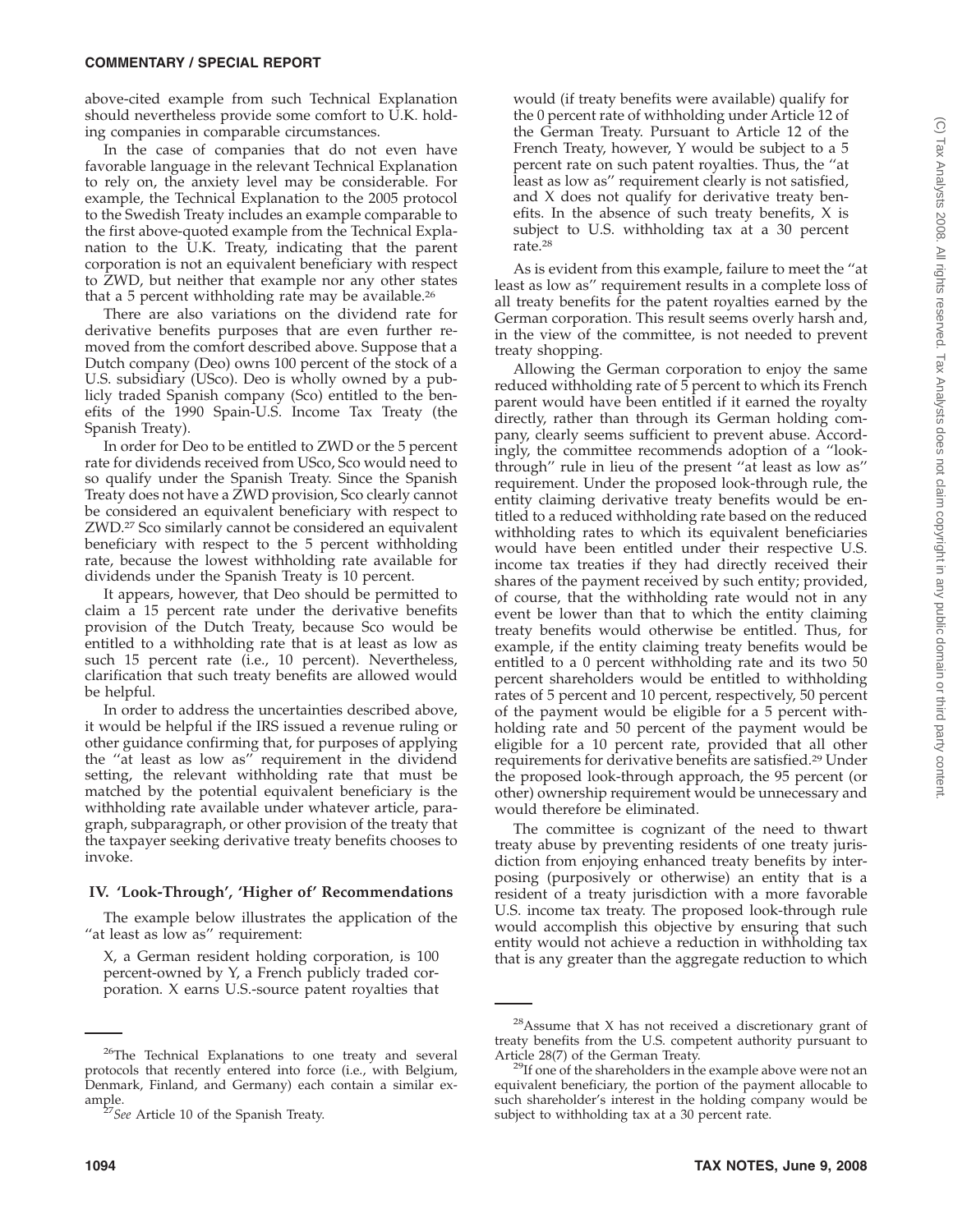the equivalent beneficiaries would have been entitled if such entity had not been interposed. Further punishment (i.e., disallowance of all treaty benefits by reason of failure to satisfy the present ''at least as low as'' requirement) is neither necessary nor appropriate.30

A similar (but less desirable) alternative would be to adopt a ''higher of'' rule. Under a ''higher of'' approach, the 95 percent (or other) ownership requirement would be retained and the entity claiming derivative treaty benefits would be entitled to a reduced withholding rate equal to the higher of the rates to which such entity and its equivalent beneficiaries would be entitled under their respective U.S. income tax treaties.31 Thus, for example, if the entity claiming treaty benefits would be entitled to a 0 percent withholding rate and its two 50 percent shareholders would be entitled to withholding rates of 5 percent and 10 percent, respectively, the entity would (if all other requirements for derivative benefits are satisfied) be entitled to a 10 percent rate under the proposed

<sup>30</sup>In this regard, we note that in circumstances involving conduit financing arrangements, neither the IRS nor the Treasury Department has attempted to punish taxpayers by disallowing the treaty benefits that would have been permitted if the conduit financing vehicle had not been interposed. *See Del Commercial Properties Inc. v. Commissioner,* T.C. Memo. 1999-411, *aff'd* 251 F.3d 210 (D.C. Cir. 2001). In *Del Commercial,* a Canadian corporation's use of a Dutch financing vehicle was disregarded, with the result that a complete exemption from withholding tax under the Dutch Treaty was not allowed, but the entitlement of the Canadian corporation to a 15 percent rate of withholding tax under the 1980 Canada-U.S. Income Tax Treaty (the Canadian Treaty) was not questioned. Furthermore, the ''anti-conduit'' rules set forth in reg. section 1.881-3, pursuant to section 7701(1) of the Internal Revenue Code of 1986, as amended (the code), expressly provide that, once the participation of a ''conduit entity'' is disregarded, the ''financing entity'' may claim treaty benefits for payments made pursuant to the ''conduit financing arrangement.'' Reg. section 1.881-3(a)(3)(ii)(C). We recognize that the purpose of the ''anti-conduit'' rules and the prior case law, which focus solely on beneficial ownership, is distinguishable from that of the LOB article, but all of these rules serve the broader purpose of preventing treaty shopping. In each case, disallowing the benefits of such treaty shopping without further punishment should be sufficient.<br><sup>31</sup>Note that a precedent already exists in the LOB article for

such provisions. A number of U.S. income tax treaties include, within their LOB articles, so-called ''triangular'' provisions designed to prevent a resident of the other Contracting State from enjoying treaty benefits for certain income arising in the United States while avoiding taxation in the other Contracting State by earning such income through a permanent establishment situated in a third jurisdiction and also paying relatively minimal tax in such third jurisdiction. *See* Article 24(5) of the Luxembourg Treaty; Article 21(6) of the Belgian Treaty; Article 22(6) of the Danish Treaty; Article 16(5) of the Finnish Income Tax Treaty; Article 30(5) of the French Treaty; Article 23(7) of the 1997 Ireland-U.S. Income Tax Treaty; Article 22(6) of the 1997 South Africa-U.S. Income Tax Treaty; Article 17(5) of the Swedish Treaty; Article 22(4) of the 1996 Switzerland-U.S. Income Tax Treaty (the Swiss Treaty). Certain items of income to which such provisions apply (typically interest and royalties) are taxed at a 15 percent rate in lieu of any lower rate for which such items would otherwise qualify under other provisions of the applicable treaty.

As stated above, the committee is cognizant of the need to prevent treaty shopping. A ''higher of'' rule would also accomplish this objective, by allowing the entity claiming derivative treaty benefits to enjoy a reduced rate of withholding tax that is no lower than the highest rate for which any equivalent beneficiary would have been eligible if such entity had not been interposed. Further punishment (i.e., disallowance of all treaty benefits by reason of failure to satisfy the present ''at least as low as'' requirement) is not warranted.

Amendments to section 894 of the code, introduced in Congress in 2007 under two separate bills, are consistent with our proposals.33 Both bills would in certain circumstances limit or deny treaty benefits by increasing the withholding tax imposed on certain deductible payments (particularly interest and royalty payments) made to a related party ultimately owned by a foreign parent corporation. In the event that the foreign parent corporation is also entitled to the benefits of a U.S. income tax treaty, the Doggett Bill would require withholding on such payments at a rate that is the higher of the rate applied under the payee's treaty and the foreign parent company's treaty.34 The Rangel Bill would not apply in such circumstances.<sup>35</sup> Both proposals would deny treaty benefits entirely if the foreign parent corporation is not eligible for the benefits of any U.S. income tax treaty. Notably, neither proposal would require a complete denial of treaty benefits to the payee where the rate of withholding tax to which the foreign parent corporation

 $32$ It is assumed for purposes of this example that the applicable derivative benefits provision requires 95 percent ownership by equivalent beneficiaries. In the event that an equivalent beneficiary is not needed to satisfy such 95 percent ownership requirement, and such equivalent beneficiary's withholding rate exceeds that of the other equivalent beneficiaries, such higher withholding rate would be disregarded. For example, if a corporation seeking derivative treaty benefits would be entitled to a 0 percent withholding rate, and it has a 99 percent shareholder that would be entitled to a 5 percent withholding rate, the "higher of" rate would be 5 percent, even if the corporation also has a 1 percent shareholder that would be

<sup>&</sup>lt;sup>33</sup>H.R. 3160, 110th Cong. 1st Sess. (hereafter the Doggett Bill);<br>H.R. 3970, 110th Cong. 1st Sess. (hereafter the Rangel Bill).

<sup>&</sup>lt;sup>34</sup>The Doggett Bill, if enacted in its current form, would not override benefits permitted for the typical qualified holding company discussed in this report, since the derivative benefits provisions already require satisfaction of an ''at least as low as'' requirement.<br><sup>35</sup>It provides, in effect, at section 3204, that otherwise allow-

able treaty benefits for the same activities set forth in the Doggett Bill will not reduce treaty benefits unless the foreign parent is not eligible for any treaty benefits.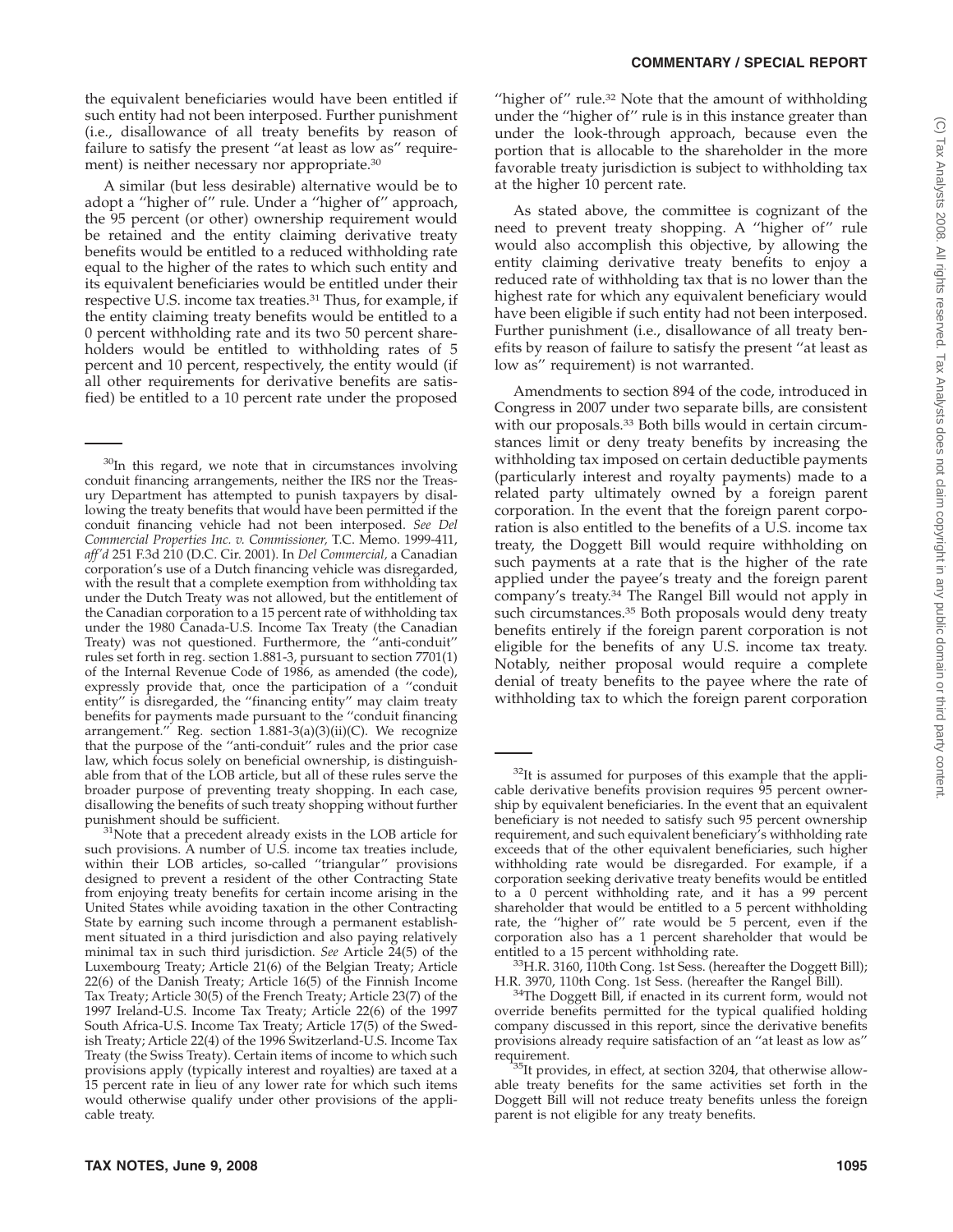would be entitled under its own U.S. income tax treaty is higher than that to which the payee would otherwise be entitled.36

As stated above, it is our recommendation that a look-through rule, or alternatively a ''higher of'' rule, be adopted in lieu of the present ''at least as low as'' requirement in the derivative benefits provision of the LOB article. We recognize that this would require a change in current treaty language and treaty policy, but our recommendation is consistent with what we understand to be the intent of the derivative benefits provision and is consistent with other anti-treaty shopping measures that have been adopted and proposed.

Pending amendments to treaties to reflect the lookthrough or ''higher of'' policy, we suggest that the U.S. competent authority seek to enter into MOUs with the competent authorities of those countries with which we have treaties that include derivative benefits provisions, and that such MOUs grant treaty benefits in all circumstances where substitution of the look-through or ''higher of'' rule for the ''at least as low as'' requirement would result in an allowance of derivative benefits. Such grant would be pursuant to the authority of each such CA to grant treaty benefits in such circumstances as it may deem appropriate, i.e., where the entity seeking such benefits has not been established, acquired, or maintained with a principal purpose of obtaining such benefits.37 While the grant of treaty benefits under the look-through or ''higher of'' rule would only constitute a limited grant of treaty benefits, we are of the view that the CA's discretion to grant full treaty benefits necessarily includes the power to grant limited treaty benefits as well.

## **V. Questioning Geographic Restrictions**

With the exception of U.S. income tax treaties with Canada and Mexico, all of the other treaties containing derivative benefits provisions in their LOB articles are with European nations.<sup>38</sup> Under those treaties, a person may be considered an equivalent beneficiary only if such person is a resident of the EU, the EEA, NAFTA or, in some cases, Switzerland.39

Both the impetus for derivative benefits, and the geographical restrictions on who may be an equivalent beneficiary, may in significant part be attributable to the European Community Treaty (EC Treaty) requirement of

either the 1996 or the 2006 Model Income Tax Conventions.<br><sup>39</sup>For example, all of the recent tax treaties and protocols that

entered into force in 2007 (with Belgium, Denmark, Finland, and Germany) contain such geographic restrictions.

non-discrimination as interpreted by the ECJ.40 The EC Treaty (formally the Treaty of Rome) contains four freedoms that can apply to taxation policy. Two of these freedoms are arguably applicable to member states' tax treaties. These are the freedom of establishment for businesses,<sup>41</sup> and the freedom of movement of capital.<sup>42</sup> In the area of taxation, the ECJ has interpreted such non-discrimination principles extremely broadly. Accordingly, EU member states may possibly be considered to violate such non-discrimination principles merely by entering into a tax treaty with another country that permits such other country to improperly discriminate against an EU enterprise on the basis of where in the EU its owners reside.

We understand that claims of such EC Treaty concerns, rather than U.S. treaty policy principles, may in large part have been the impetus for the derivative benefits provisions that appear in the U.S. income tax treaties with European countries,<sup>43</sup> and that allowing non-European persons to qualify as equivalent beneficiaries, or including such provisions in other U.S. income tax treaties, is not necessary to address such EC Treaty issues.44 Nevertheless, we are aware of no reason why the derivative benefits provision may not be used to serve broader U.S. treaty policy objectives. Certainly, there does not appear to be anything in the EC Treaty that would prohibit non-Europeans from qualifying as equivalent beneficiaries.45

Regardless of the original impetus for adding derivative benefits provisions to certain U.S. income tax treaties, such provisions serve the valuable purpose of allowing treaty benefits in circumstances that present no opportunity for abuse because no treaty shopping objective would be accomplished. Including such provisions only in certain treaties, or allowing only residents of certain jurisdictions to qualify as equivalent beneficiaries, would appear to undercut such purpose for no apparent reason.46

For example, as a matter of tax treaty policy, we question why a dividend payment by a U.S. subsidiary of a Dutch corporation which is 100 percent owned by a Japanese publicly traded company should be ineligible

 $36$ Other than as noted above, the Committee, in this report, is not addressing either bill.

<sup>&</sup>lt;sup>37</sup>See e.g., Article 21(7) of the Belgian Treaty; Article 22(6) of the Swiss Treaty. *Cf. also* PLR 200201025 (reiterating that the expansion of derivative treaty benefits pursuant to Paragraph 7 of the MOU entered into by the U.S. and Swiss competent authorities prior to the entry into force of the Swiss Treaty was  $38$ Treasury has not adopted a derivative benefits provision in

<sup>40</sup>*See Commission of the European Communities v. French Republic,* Case 270/83 (1986).<br><sup>41</sup> Article 43, which is extended to companies by Article 48.

 $42$ Article 56.  $43$ The extent to which such concerns may have been exag-

gerated by EU treaty negotiators that wished to secure deriva-

tive benefits provisions is beyond the scope of this report. 44From an EU perspective, the class of equivalent beneficiaries could have been restricted to European residents, but the United States insisted that NAFTA residents also qualify.

<sup>&</sup>lt;sup>45</sup> Apart from the Freedom of Movement of Capital (Article 56), the EC Treaty is applicable only to nationals and residents of the EU and is therefore unconcerned with non-EU nationals and residents. See ICI v. Calmer, Case C-264/96 (1998).

<sup>&</sup>lt;sup>46</sup>With respect to the latter point, there is nothing to suggest that unrestricted third country use was contemplated and rejected for any good policy reason. Rather, the geographic restrictions appear to remain in place merely as a result of legacy treatment.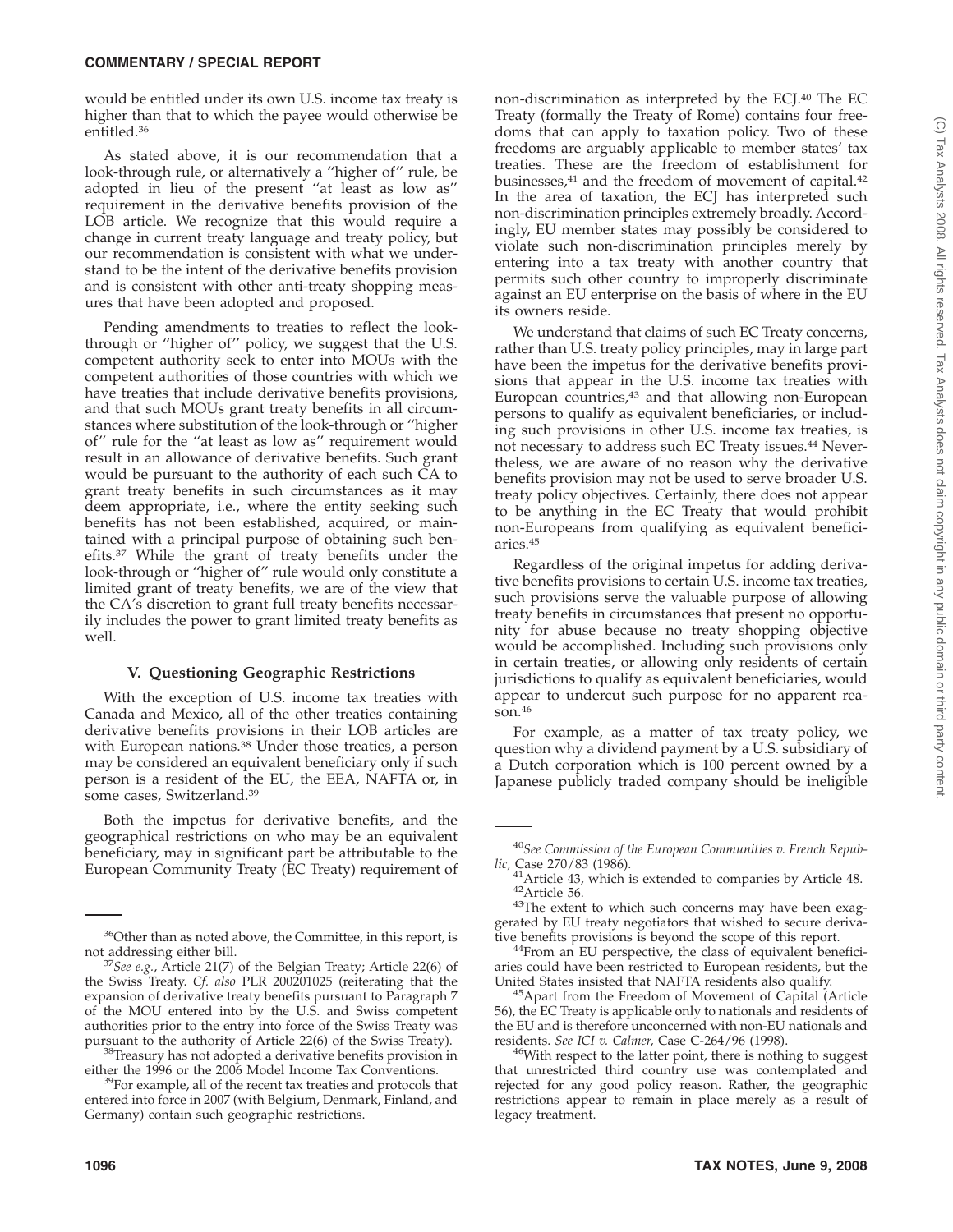for any treaty relief,<sup>47</sup> while the same payment would be eligible if the publicly traded parent corporation were German instead of Japanese. In either scenario, the publicly traded corporation has a treaty with the United States that provides for equivalent tax rates on dividends, and thus does not accomplish any treaty shopping benefit by holding its U.S. subsidiary through a Dutch holding company rather than holding it directly. The same principles would be equally applicable, and a grant of derivative treaty benefits would appear to be equally appropriate, if the holding company were Japanese and the publicly traded parent corporation were Dutch or German.48

In this regard, the Canadian Treaty presents a good model in two important respects. First, it includes a derivative benefits provision even though Canada is not in the EU; second, it allows residents of any jurisdiction to qualify as equivalent beneficiaries.<sup>49</sup> The Technical Explanation to the Third Protocol to the Canadian Treaty, which incorporated the LOB article,<sup>50</sup> provides no insight as to why the treaty did not follow the earlier geographic limitation model of some of the treaties the United States had with certain European nations or Mexico. Nor do the technical explanations in the other treaties provide any rationale for imposing a geographic limitation.

In the absence of any published explanation, it appears that the inclusion or exclusion of geographic restrictions on who may be equivalent beneficiaries is based solely on historical precedent, rather than any meaningful tax treaty policy. It also appears that the failure to include derivative benefits provisions in our income tax treaties with most non-European countries is primarily if not entirely attributable to historic precedent. As evidenced by the derivative benefits provision in the Canadian Treaty, however, there appears to be no compelling reason why our treaties with non-European countries cannot include derivative benefits provisions or why such provisions cannot allow residents of any treaty country to qualify as equivalent beneficiaries.

Accordingly, our Committee recommends that derivative benefits provisions be standard in all comprehensive U.S. income tax treaties, and that equivalent beneficiary status not be restricted to residents of only some jurisdictions. Pending implementation of such treaty changes, we further recommend that Treasury consider entering into MOUs with other competent authorities to allow

derivative treaty benefits where the existing LOB articles do not include such provisions, and to expand existing derivative benefits provisions to permit residents of any treaty country to qualify as equivalent beneficiaries.

#### **VI. Comprehensive Benefits Recommendations**

All of the derivative benefits provisions included in treaties and protocols that entered into force in 2007 are comprehensive.51 That is, they provide not only withholding tax benefits, but all benefits of the treaty including, for example, an exemption for business profits not attributable to a PE. However, at least three treaties, including the Canadian Treaty, limit derivative benefits to withholding taxes.52

The limited scope of the Canadian Treaty's derivative benefits provision has not previously been a concern for U.S. holding companies, because the LOB provision in that treaty has previously applied only to Canadian residents seeking treaty benefits from the United States. When the Fifth Canadian Protocol becomes effective, however, the LOB provision will also apply to U.S. residents seeking treaty benefits from Canada, in lieu of the less restrictive anti-treaty shopping rules applicable under present Canadian tax law.53

Consider the following:

**Example 1.** UK parent, a publicly traded UK corporation, owns 100 percent of the shares of Canco, a Canadian operating company the value of whose shares are not principally derived from Canadian real estate. UK parent sells Canco shares and realizes gain. The gain is taxable to UK parent under the Canadian Income Tax Act. However, under Article 13 of the UK Canada income tax treaty, UK parent is exempt from Canadian tax on the gain.

**Example 2.** UK parent, a publicly traded UK corporation, owns 100 percent of the shares of U.S. holding corporation (Holdco). Holdco owns 100% of Canco, a Canadian operating company the value of whose shares is not principally derived from real estate. Holdco sells Canco shares and realizes gain which is taxable under the Canadian Income Tax Act.

<sup>&</sup>lt;sup>47</sup>In the absence of the changes proposed herein, the Dutch holding company would not qualify for derivative treaty benefits, because the publicly traded Japanese parent corporation would not qualify as an equivalent beneficiary.

 $48$ Consistent with the apparent policy of including derivative benefits provisions solely in U.S. income tax treaties with members of the EU (and parties to NAFTA), the LOB provision included in the current U.S. income tax treaty with Japan does not include a derivative benefits provision. Therefore, a Japanese holding company could not in any circumstances qualify

for derivative treaty benefits.<br><sup>49</sup>*See* Article XXIXA(4)(a) of the Canadian Treaty.<br><sup>50</sup>A Fifth Protocol amending the Canadian Treaty was signed September 21, 2007 (hereinafter, the Fifth Canadian Protocol), but has not entered into force.

<sup>51</sup>*See* Article 21(3) of the Belgian Treaty; Article 22(3) of the Danish Treaty (added by Article IV of the protocol signed in 2006); Article 16(3) of the Finnish Treaty (added by Article VI of the protocol signed in 2006); and Article 28(3) of the German Treaty (added by Article XIV of the protocol signed in 2006). This is also true of most comparable provisions included in treaties and protocols that entered into force prior to 2007. <sup>52</sup>*See* Article 17(1)(g) of the Mexican Treaty; Article XXIXA(4)

of the Canadian Treaty; and Article 22(3) of the Swiss Treaty. In connection with the Swiss Treaty, see the discussion in this section of the report on the expansion of benefits pursuant to the

MOU.<br><sup>53</sup>Canada has no other treaties with codified LOB rules. The Canada Revenue Agency has attempted to apply the ''general anti-avoidance rule'' to combat perceived abuses, but has not been successful. *See Canada v. MIL (Investments) S.A.,* 2007 FCA 236.